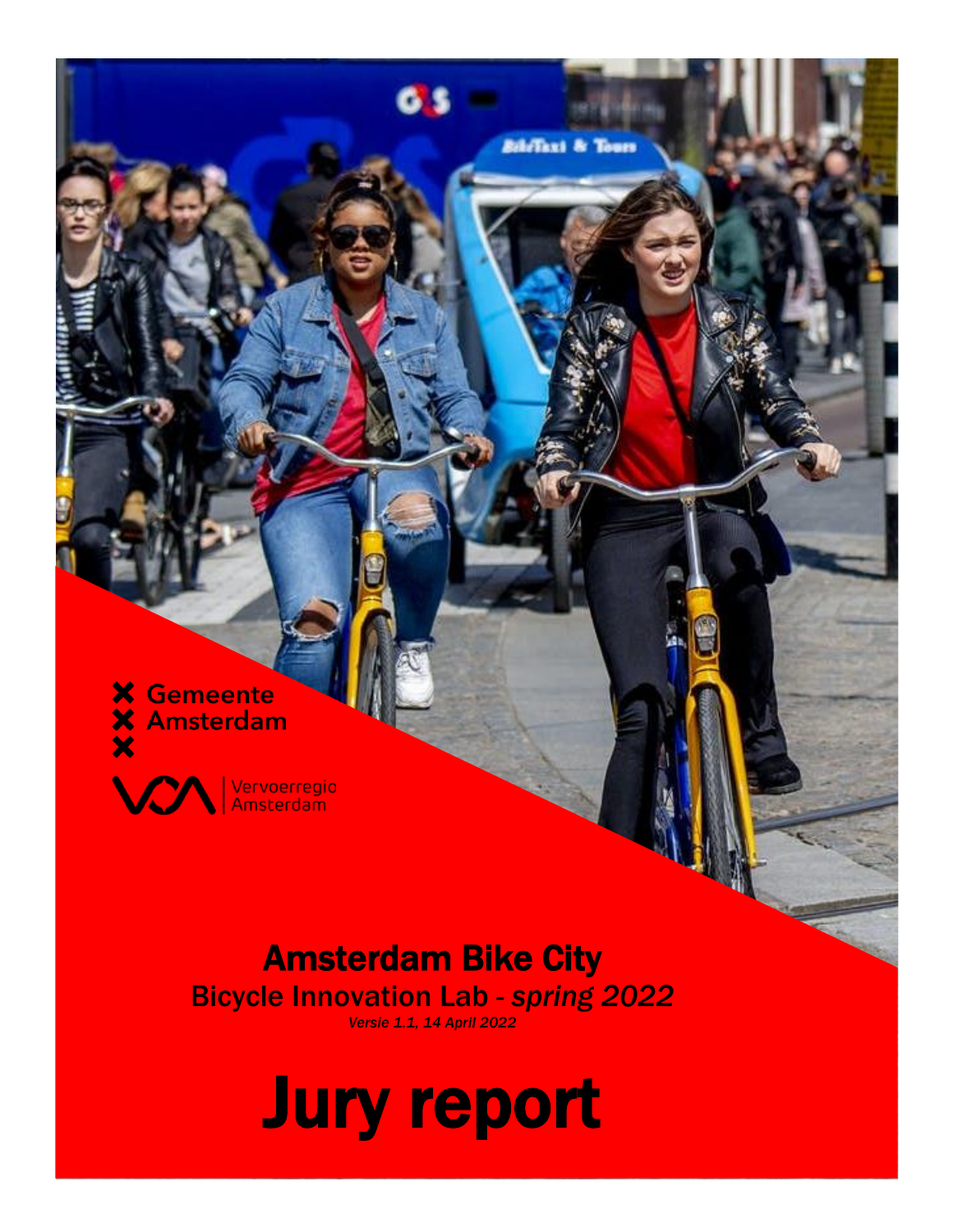### Introduction

The bicycle is indispensable in the city of Amsterdam, the region, and the rest of the Netherlands. Amsterdam and the region have been working for over forty years to make cycling safe, accessible, and attractive for everyone. The Municipality of Amsterdam and the Amsterdam Transport Region make unique cycling knowledge available through the Amsterdam Bike City (ABC) platform.

The Amsterdam Bicycle Innovation Lab was conceived to collect new (bicycle) ideas, give them a platform, and investigate whether ideas can be turned into scalable innovations. This is how new cycling knowledge is developed. The Bicycle Innovation Lab started on 13<sup>th</sup> January 2022 by opening a request for ideas. The theme of this edition is Bicycle and Road Safety, with an emphasis on "Different speeds on the cycle path". Anyone can submit his or her idea to increase bike safety. We have asked for ideas that can be applied in the Amsterdam region, so participants must demonstrate that their idea fits into the Amsterdam context and contributes to solving our issue.

#### The process

A total of 37 submissions were received, we are pleased with this number. The ideas were conceived by students, start-ups, commercial parties, and consultancy firms, among others. A pre-selection has taken place from which a top-10 has been formed. All entrants were able to promote their own idea to the public. The five most popular ideas made it through the selection by means of a public vote. In total, we received 2.139 unique votes. 114 votes have been removed due to the fact that these people have voted multiple times.

The official guidance group, consisting of employees of the Municipality of Amsterdam and the Amsterdam Transport Region, assessed

all submissions and also selected five ideas. The five ideas from the public vote and the five ideas proposed by the official guidance group together formed a top 10.

The ten selected entries were pitched to the jury on March 29<sup>th</sup>. This jury consisted of five professionals involved in cycling, academia, road safety, and innovation.

- ➔ Marco te Brömmelstroet Professor of Urban Mobility Futures at the University of Amsterdam
- ➔ Ilona Kemps Project lead start-up in Sustainability & Mobility at Startup in Residence
- ➔ Esther van Garderen General Director of the Dutch Cyclists' Union
- ➔ Tim Coronel Professional racing driver and road safety ambassador
- ➔ Otto van Boggelen Program Manager at CROW-Fietsberaad (Dutch knowledge centre for bicycle policy)

After the pitches, the jury members awarded scores that formed the basis of jury deliberation. During the jury deliberation, the jury selected a number one, two and three.



*The official guidance group discussing all submissions*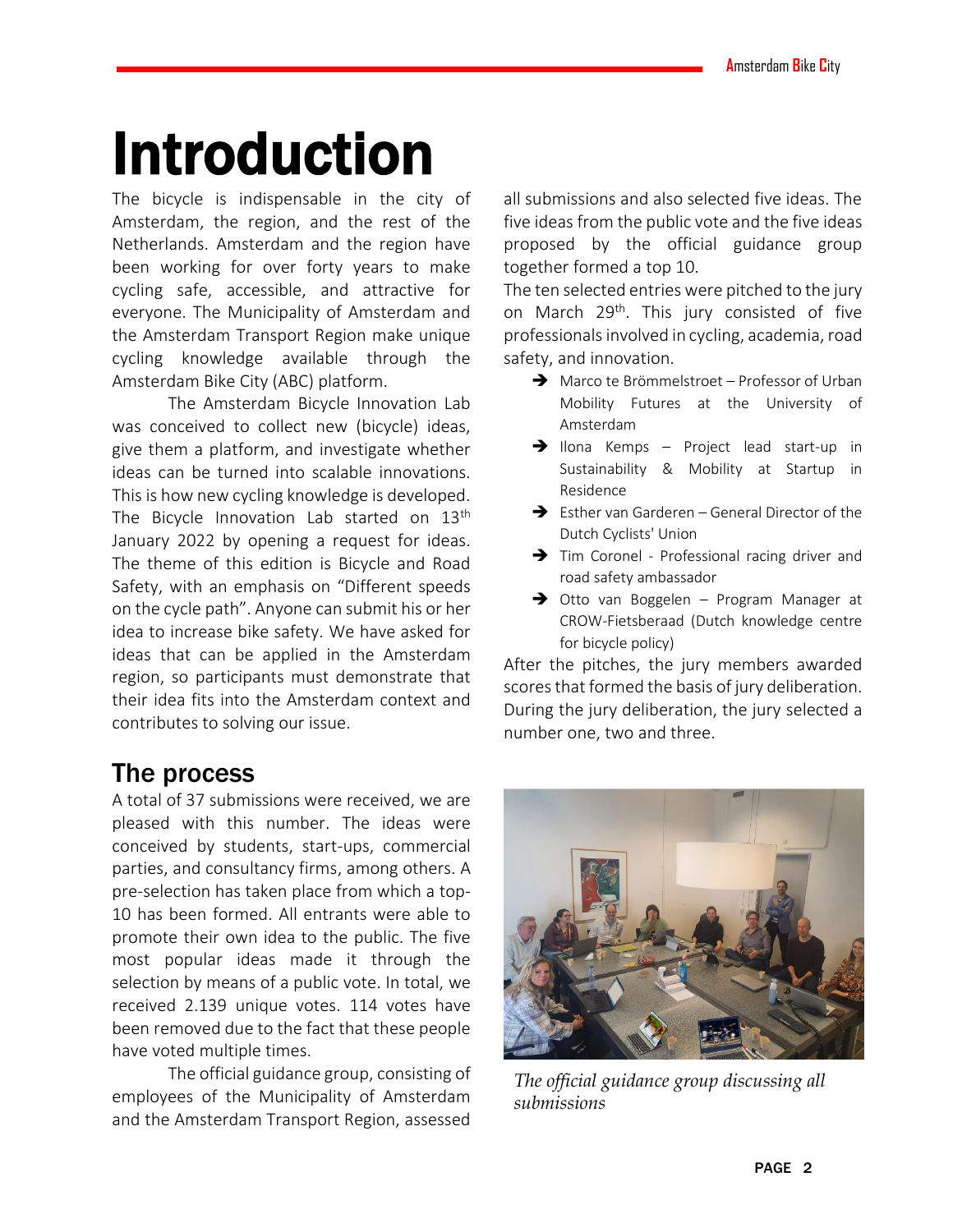All ideas from big to small were welcome. This is reflected in the submissions. The entries are very varied. Some examples are:

Safety adjustments to the bicycle itself, safety systems for e-bikes and scooters to warn road users for dangers, entering speed limits on bike paths, or a safe cycling app that rewards cyclists for cycling safely. The use of data was regularly recurring, for example offering the safest route option to cyclists based on data.

The jury looked at different assessment criteria:

- Relevance: Is it a recognized problem? Do other cyclists recognize themselves in this situation?
- Innovative & original: To what extent is the idea innovative in the Amsterdam region?
- Incitement to action: How does this idea encourage people to change behaviour, making (bicycle) traffic safer?
- Feasibility: To what extent can this idea be tested in the Amsterdam region within a year? And what is needed for that? And to what extent can this be applied more broadly?
- Demonstrating a positive impact: Based on this idea, how can you demonstrate that bicycle traffic safety is improved?



*The participants presenting their ideas to the jury*

#### How to read this report

This jury report contains all entries with a summary of the jury comments. In the first chapter, the top 10 entries are elaborated on in detail. In the second chapter, the other entries are elaborated with a number of strengths and weaknesses. The last chapter describes the continuation of the Innovation Lab.

*The intellectual property rights of all ideas remain with the proposer of the idea and may not be taken over by third parties. All participants agreed with the publication of the ideas on media channels.*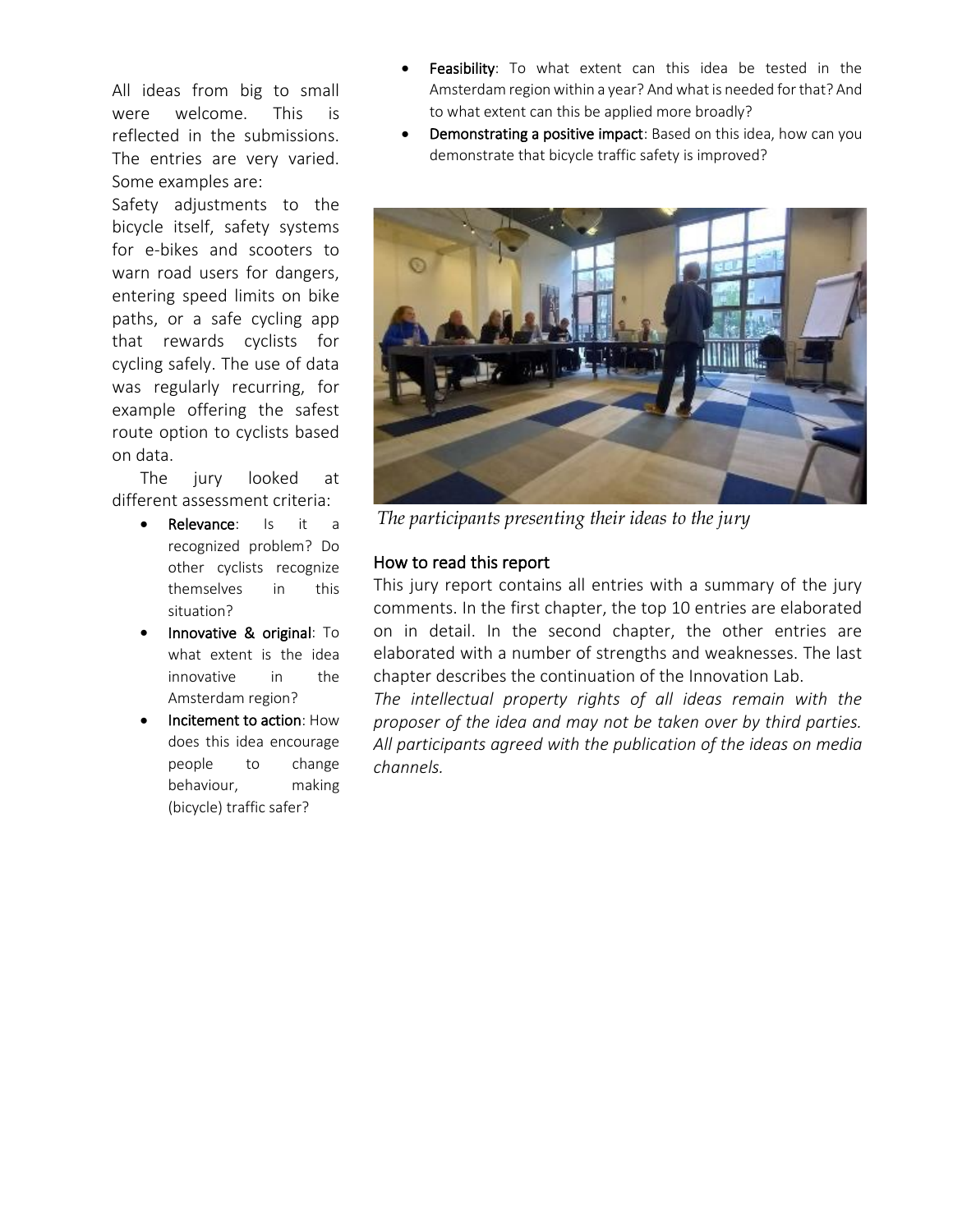### 1: Rating of the top-10 submissions

In this first chapter of the jury report, a description is given of the jury assessment of the ten entries that passed the first selection round. These ten candidates pitched their idea to the jury on Tuesday 29<sup>th</sup> March 2022. This chapter first explains the entries that the jury has classified in the top-3. Subsequently, the jury's judgments of the other seven ideas that have been pitched will be described in random order.

#### Winning idea: 30 – 20 – 10

The entry 30-20-10 immediately sparked enthusiasm among the jury members. The idea is simple: the number of road users, the different speeds of these road users and their mass of their vehicle make accidents dangerous. That is why we must go back to basics: give road users a place on the road based on speed. To minimize the interaction of fast and slow, of heavy and lightweight. The idea is not focused on vehicles, but on speeds, which avoids many discussions.

The jury is charmed by this idea. It is simple, explainable, and relevant. According to the jury, this idea fits in the vision of the future for the city of Amsterdam. This idea is also a practical translation of this vision and a good tool for starting discussions and it can trigger a lot. A starting point can be: investigate the practical feasibility and start conversations with key stakeholders, for example by projecting this idea on specific locations in the city or region. The results form input for new (cycling) policy plans and concrete actions on the streets.

The winning idea addresses an integrated solution. But that also leads to a challenge: How do we proceed with this idea? Policy and legislation also create restrictions: not everything is possible or easy to implement. We therefore want to challenge the prize winner to further develop his idea with us, with two perspectives at base: thinking and doing.

- ✓ Thinking. The idea is not immediately feasible to its full extent and requires further research. We want to work with the winner, contact key stakeholders, project this idea on several locations and seriously think about what is possible and what is not.
- $\checkmark$  Doing. Linked to the thinking perspective, we will look and search for the possibilities to experiment outside, in the Amsterdam region. We will share this via the ABC channels.

Above all, the jury was enthusiastic about this idea because of its simplicity and integrality.

In the elaboration of the winning idea, we are curious whether combinations can be made with other high ranked ideas, which solve a part of the addressed problem. Some ideas could perhaps form part of the practical implementation of the winning concept.

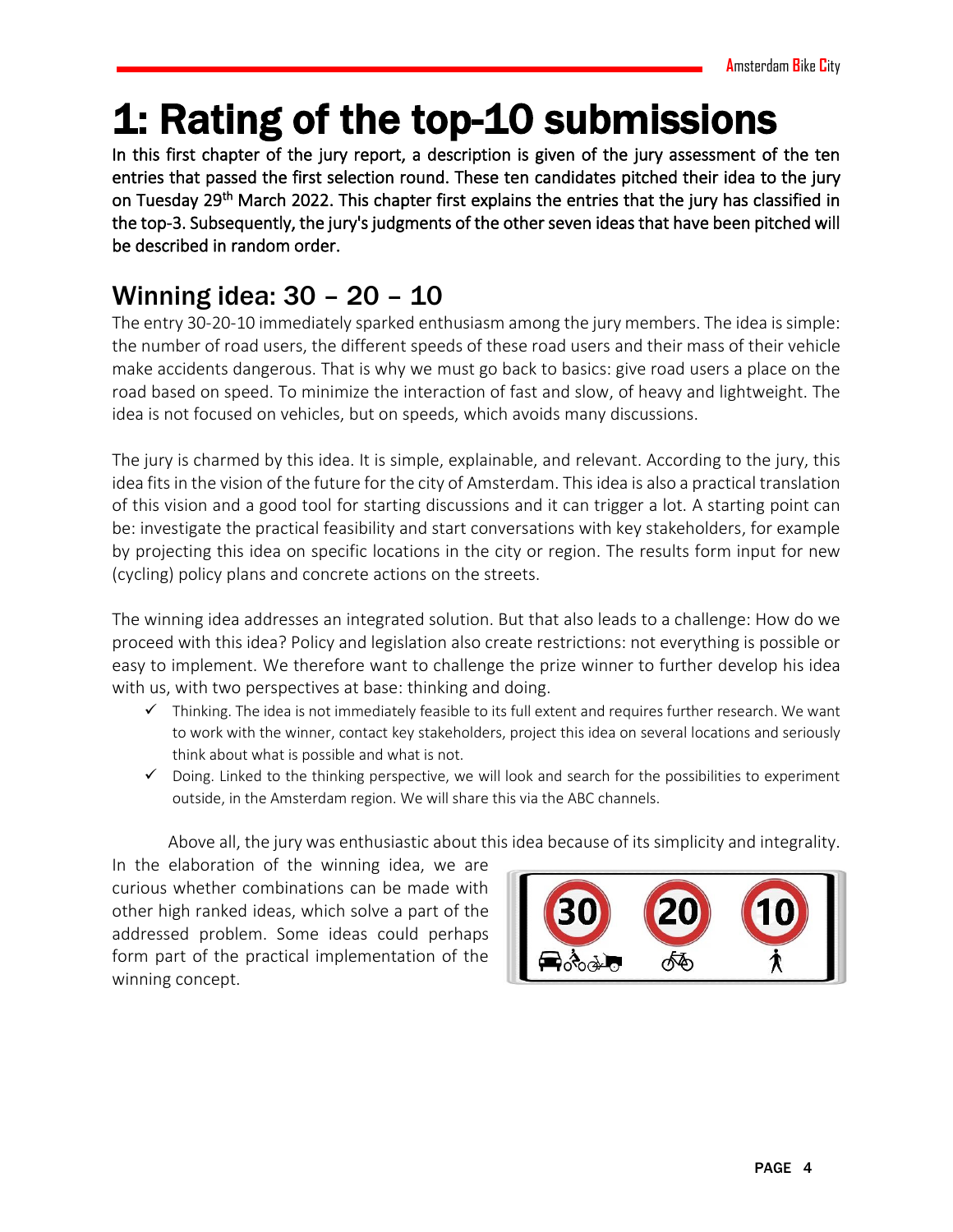#### Second place: Children superheroes and bike paths



The entry 'Children superheroes and bike paths' turned out to be the favourite submission in the public voting and was awarded second place by the jury. Children have the right to express their opinion and perspective on urban planning and development, but they are not taken seriously when designing safe streets. Their goal is to transform the bike lanes from a child's perspective and use superheroes to communicate the changes. It is important to regulate the speed of cycling if it means safer space for children's development. That is why the

goal of this project is: To improve road safety on bicycle paths by regulating the speed of the bicycles, so that, in the event of an accident, there are no serious injuries or deaths. Considering children's perspectives when transforming cycle paths so that they become a shared space (a space where children feel safe when cycling).

The jury was enthusiastic about this idea because the problem of bicycle safety is approached from a different perspective: by children. The jury is pleased that an extensive concept has already been developed and that different solutions to the problem can be tested immediately. The jury had only two objections to this idea. One of the solutions contains sliding parts, which could cause dangerous situations when cycling with higher speeds. In addition, this idea is mainly about motivating people to cycle slower, without considering people who want to cycle fast.

#### Third place: Road Sign Safe Cycle Path

This idea came in third place. This entry describes an experiment to test a new road sign for a safe cycle path. With a symbol of people on bicycles, the new sign shows that a cycle path is a safe place for all cyclists: young, old, slow, fast, just for everyone. According to them, this fits better than the current sign for a bicycle path that only shows a bicycle, a thing. Images of people evoke the association with vulnerability, objects, and texts do not.



The jury finds the simplicity of this idea appealing. It makes the idea easy to implement. Moreover, the jury sees advantages in making traffic signs human. Cyclists are humans. And you have more empathy with humans than with a means of transport. It is good that this road sign will replace the existing signs instead of being added as an extra sign. Moreover, the pilot is designed well.

However, the jury wonders to what extent this idea will make an impact. The approach is perhaps too simplistic to achieve a substantial impact. In addition, the sign signals that safe cycling is taking place within the indicated area, does this imply it does not happen outside this area?

→ The rest of the top-10 submissions will be processed in random order.

#### Micro mobility ecosystem

The "Micro Mobility Ecosystem" is an open cloud-based online community where cyclists are connected to intelligent traffic technology. Partners can collaborate on new services for cyclists and insights are created for policymakers. Essentially, everything is built around the core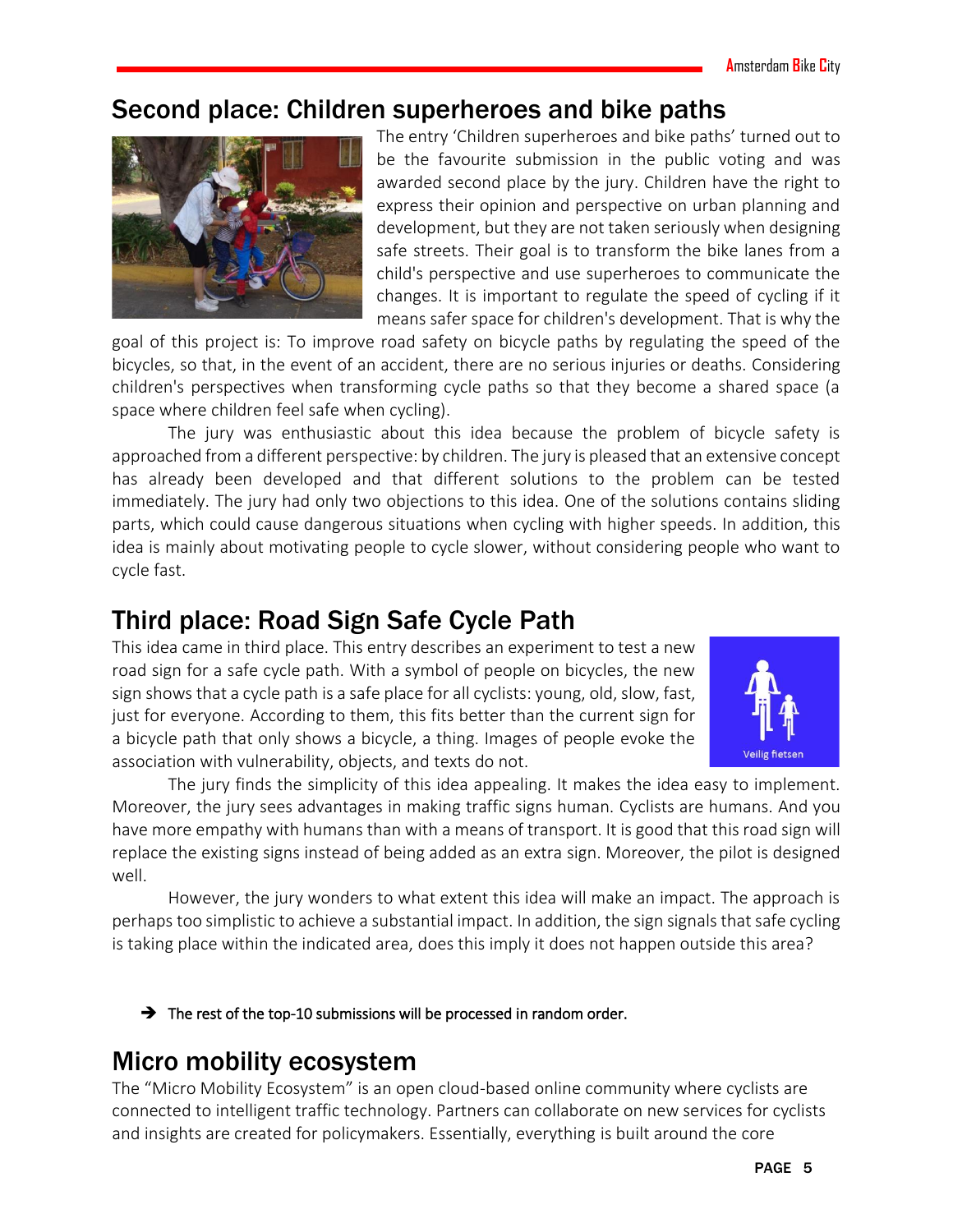transaction: access to intelligent traffic technology in exchange for the privacy-safe delivery of Floating Bike Data. According to the jury, the idea has been worked out well and extensively. Moreover, the jury sees opportunities in the open-data aspect of this idea. However, the idea is not completely new and already exists to some extent. The jury also finds it difficult when citizens act as a 'data generator'. Finally, the jury notes that insight into cycling behaviour through data does not contribute to making the cycling experience more humane.

#### On the bike, only good vibes

The problem describes a situation in which there are more and more fast road users, and it's difficult to adjust the behaviour - i.e., the speed - of these road users. The idea is therefore to warn vulnerable cyclists when they are overtaken by another road user. This warning comes in the form of vibrations in the smartphone of vulnerable road users. The advantages are not only for nonmotorized citizens, as the app will provide benefits to those motorized users with points and benefits for making the city safer.

The jury thought the problem description was original and it was good that the definition of danger was shaped by its own experiences. In addition, the warning can be issued on various devices, such as a smartphone, a smartwatch, or wireless earphones.

The jury wonders whether all road users must have downloaded the app before someone reliably receives notifications for every road user who overtakes. In addition, the jury notes that not all road users have smartphones or other devices on which this report can be issued. The jury wonders how the data of the users of the app is handled. Overall, a good submission, but the implementation of the idea seems difficult.

#### Cycle Bubble

This idea also focuses on the vulnerable cyclist. The idea is to indicate the desired distance from other road users through lighting on the road surface, so that insecure cyclists dare to get on their bicycles with more confidence. If another road user enters this 'bubble', the bubble changes colour and thus gives the signal that someone is getting too close.

The jury was very content with this idea. The bubble itself is already leading to a moment of awareness among other road users that there's a vulnerable cyclist. It's a likeable idea and using the technology can create a sense of security. However, the jury wonders whether this idea works in daylight and whether there is enough space on the cycle path if all cyclists have a bubble. Moreover, this idea already exists among cyclists and the jury wondered if the vulnerable cyclist is the one who should solve the problem.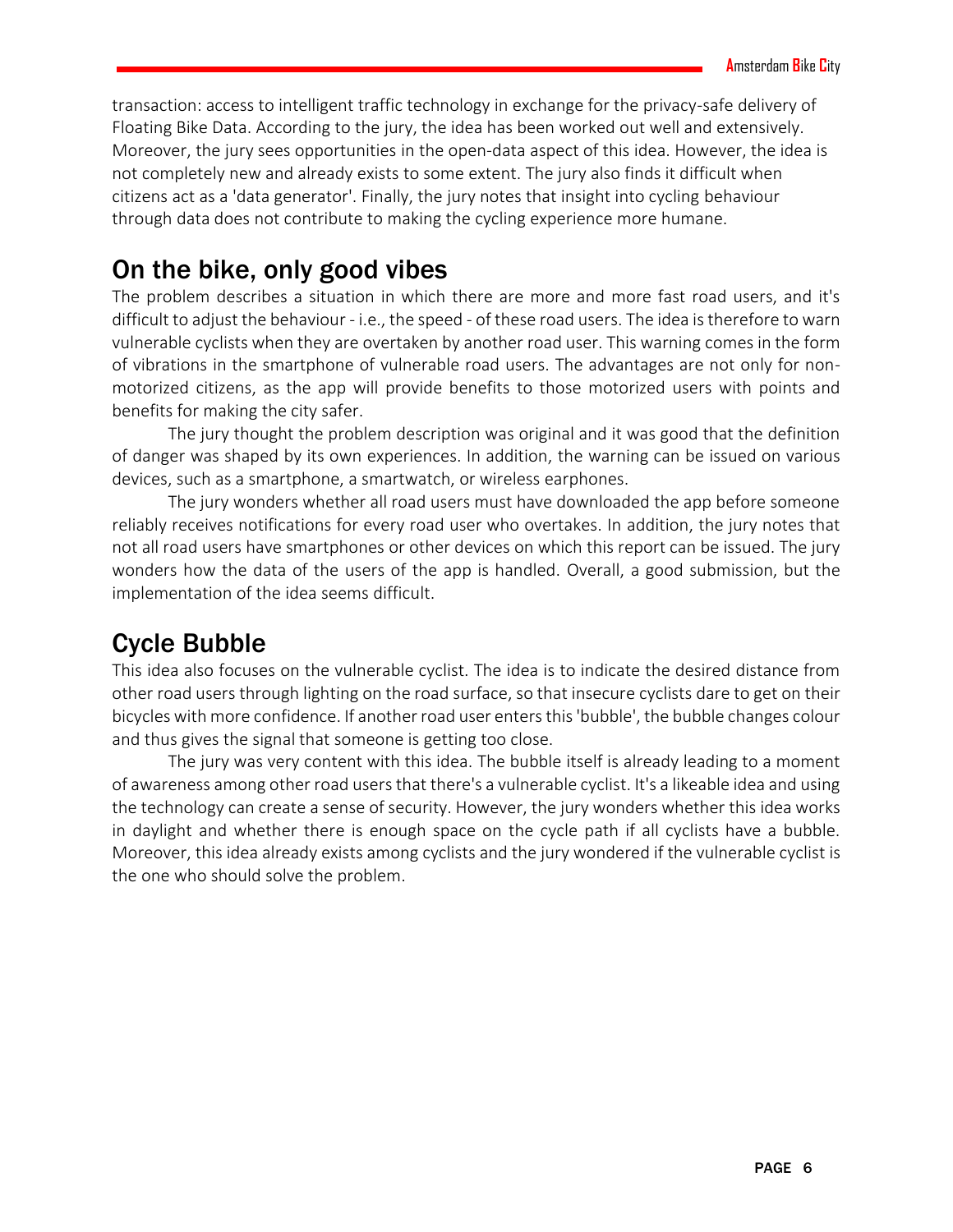

#### Amsterdam's core in the flow

The proposal focuses on three main strategies that will deal with speed, density, and private vehicles in the city centre. These strategies should make the city safer. The jury believes that the problem is well defined during the pitch, and all people in Amsterdam recognize themselves in this. In addition, the jury likes the fact that several ideas are put forward. The jury is most enthusiastic about the radical nature of the idea, namely the extension of rules across the entire city centre. But this makes it also difficult to test the idea. The question also arises of how desirable it is to implement these ideas, namely giving people points for good or bad behaviour. This affects the freedom that users experience on the bicycle.

#### Speed Split

The Speed Split concept proposes a simple and universal design that reorganizes the street by indicating the appropriate speed and not the appropriate vehicle to be there. It divides the street in stripes of different suggested speeds. This creates a more shared space, guided by visual icons and materials that are already used to steer behaviour in Amsterdam.



The jury thinks this is a good idea, and the concept is

simple. However, the idea is not very innovative and has not yet been worked out well, so it's not clear how this can be implemented in practice. And the winning idea addressed the same issue, but more tailormade for Amsterdam.

#### Ring, Thanks, Go!

The target behaviour pursued by the originators of this idea is that the fast cyclist makes it known that he wants to overtake. When he is given space to do so, the overtaken cyclist thanks. With this intervention, the association with calling and aggression or pushiness is converted into an association with positive things, such as friendliness. The social norm is being adjusted.

The judges like the social design of the idea and it is easy to implement. The jury is positive about the approach of the intervention, namely safer overtaking by e-bikes and fast cyclists. This intervention can resolve annoyances between cyclists. However, the jury has reservations about the feasibility of this idea. The idea is very simple and behaviour change is difficult to achieve. The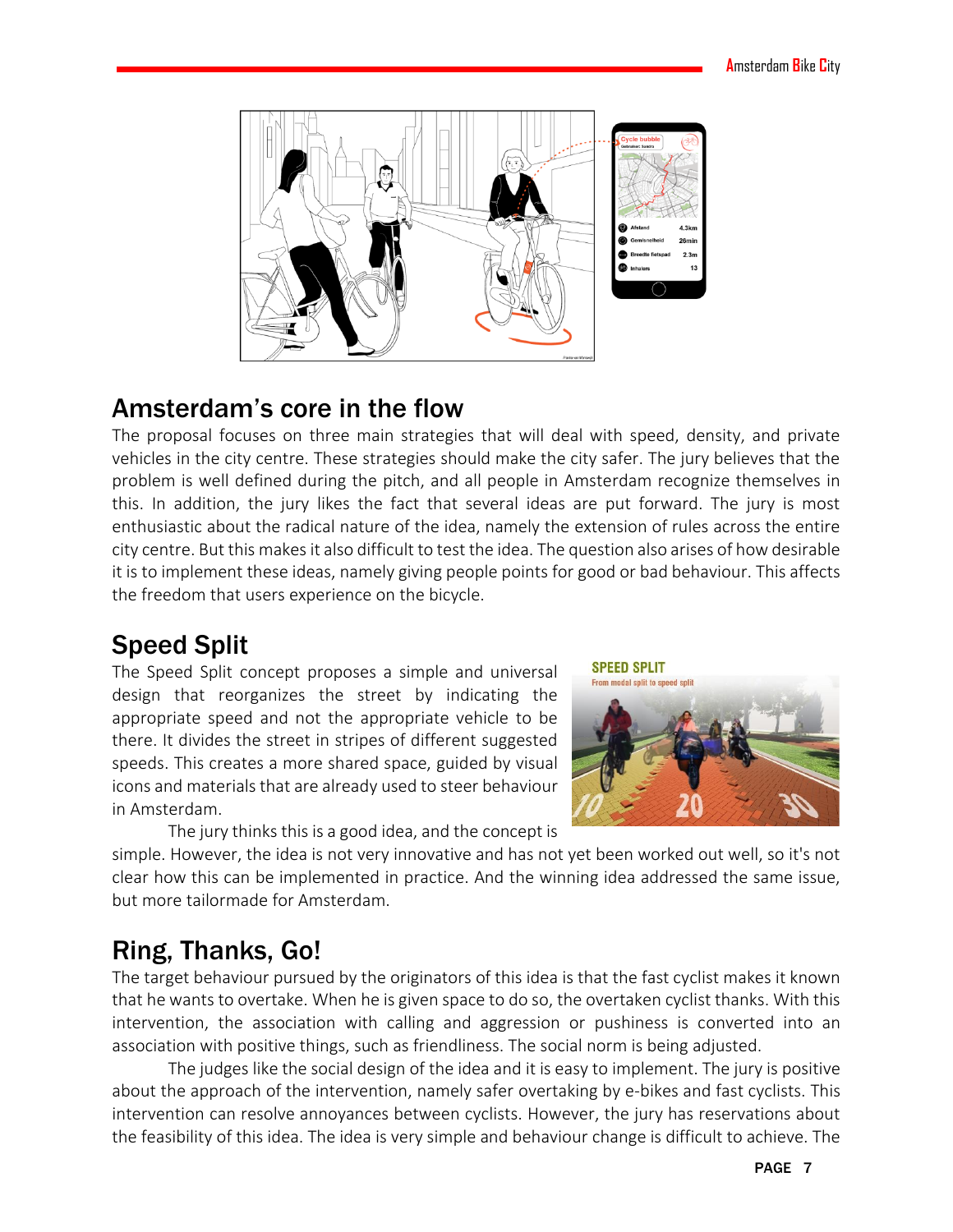jury wonders whether this intervention leads to more safety. In addition, the jury believes that this entry has more of the nature of a campaign rather than innovation. The presentation of this idea was very original and creative and appreciated by the judges.

#### The Ringer

The biggest problem in riding your bike in the city is that many factors are causing unsafe situations on the road and these factors are constantly changing. The Ringer is a smart bike bell that warns you with a light signal whenever you're close to a dangerous hotspot in the city. Every time you ring it the system tags your specific geolocation as potentially dangerous. This way the Ringer is also a gatherer of data that can be used to detect dangerous locations in the city even before accidents happen.

The jury thought that the idea was well presented. It's a simple idea that's relatively easy to implement. In addition, the idea of testing The Ringer with bicycle couriers is a smart one, in this way a lot of data is collected within a short time. The idea is not new, however, something similar has already been carried out during the 'Ping if you care' experiment of the municipality of Amsterdam. In addition, the judges question whether the reason for ringing always has to do with potential hazards, or whether there may be other reasons why cyclists ring. It is therefore questionable whether ringing generates the data that the inventors want to generate and how great the validity is within this experiment. Moreover, the jury wonders when one can speak of 'danger'. Overall, it's a good idea, but the judges question the idea's viability.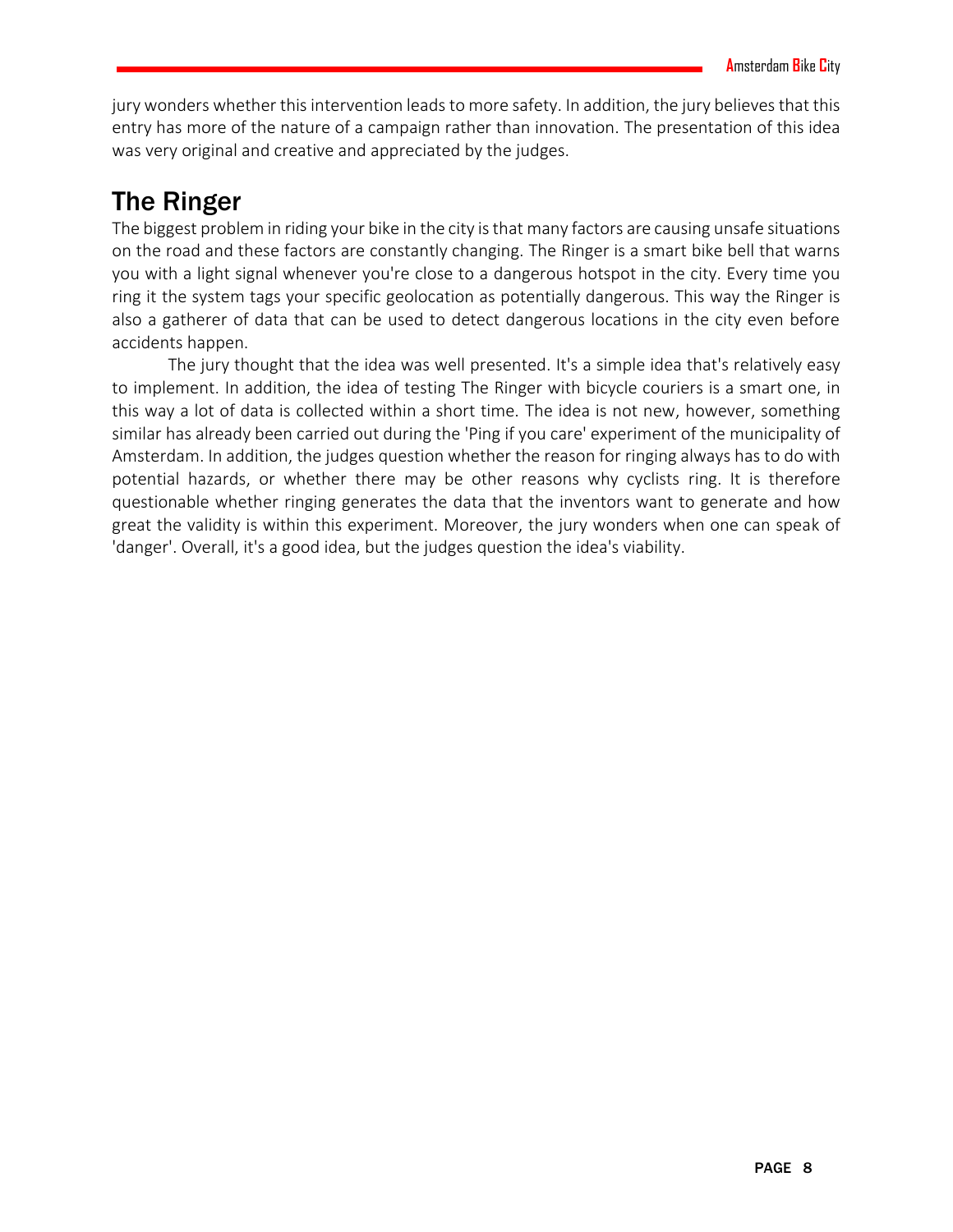## 2: Other submissions

This chapter lists the submissions that did not pass the first selection round. Although there were many good ideas among them, these submissions didn't make it into the top-10 to pitch the idea to a jury. This chapter summarizes the strengths and weaknesses of the ideas that emerged during the selection by the official guidance group.

| <b>Submission</b>                                                 | <b>Positives</b>                                                                                                         | <b>Negatives</b>                                                                                                                                                                                                                                               |
|-------------------------------------------------------------------|--------------------------------------------------------------------------------------------------------------------------|----------------------------------------------------------------------------------------------------------------------------------------------------------------------------------------------------------------------------------------------------------------|
| $\rightarrow$ Lowest acceptable<br>technical state of bikes       | Good to pay more attention to the<br>bicycle bell.                                                                       | - The local government has no role in<br>enforcing adjustments at the bicycle<br>level.<br>- These proposals make cycling less<br>accessible.                                                                                                                  |
| $\rightarrow$ Best bike for daily<br>urban cycling                | - Good for developing an efficient<br>city bike for private individuals.<br>- Speed limits can be a good<br>development. | - The local government has no role in<br>the development of bicycles for private<br>individuals.<br>- Technical adjustments have no<br>influence on behavioural change.                                                                                        |
| $\rightarrow$ Active Safety for Light<br><b>Electric Vehicles</b> | The sub-concepts may be<br>applicable. It can also be good to<br>apply this to shared scooters and<br>flash couriers.    | - Concerns adjustments at the bicycle<br>level, local government has no role in<br>and cannot enforce<br>- People start to trust technology, while<br>the behaviour is what matters.                                                                           |
| $\rightarrow$ Separate slow and fast<br><b>bikers</b>             | Good idea, cyclists recognize<br>themselves in the problem.                                                              | - Difficult to achieve and barely places<br>to test this.<br>- Cyclists do not recognize themselves in<br>the solution.<br>- Creates large speed differences,<br>following traffic believes it has right of<br>way and this can cause dangerous<br>situations. |
| $\rightarrow$ Predictive data for safer<br>micromobility          | - Behaviour is well portrayed.                                                                                           | - Unclear how the idea relates to<br>already existing initiatives<br>- Appears to be a pre-existing tool that<br>determines dangerous points in the<br>profile.                                                                                                |
| <b>Empathy Speed</b><br>→<br>assistant                            | The idea is relevant, original, and<br>innovative, and incites action.                                                   | - High score, but not realistic and<br>difficult to implement.                                                                                                                                                                                                 |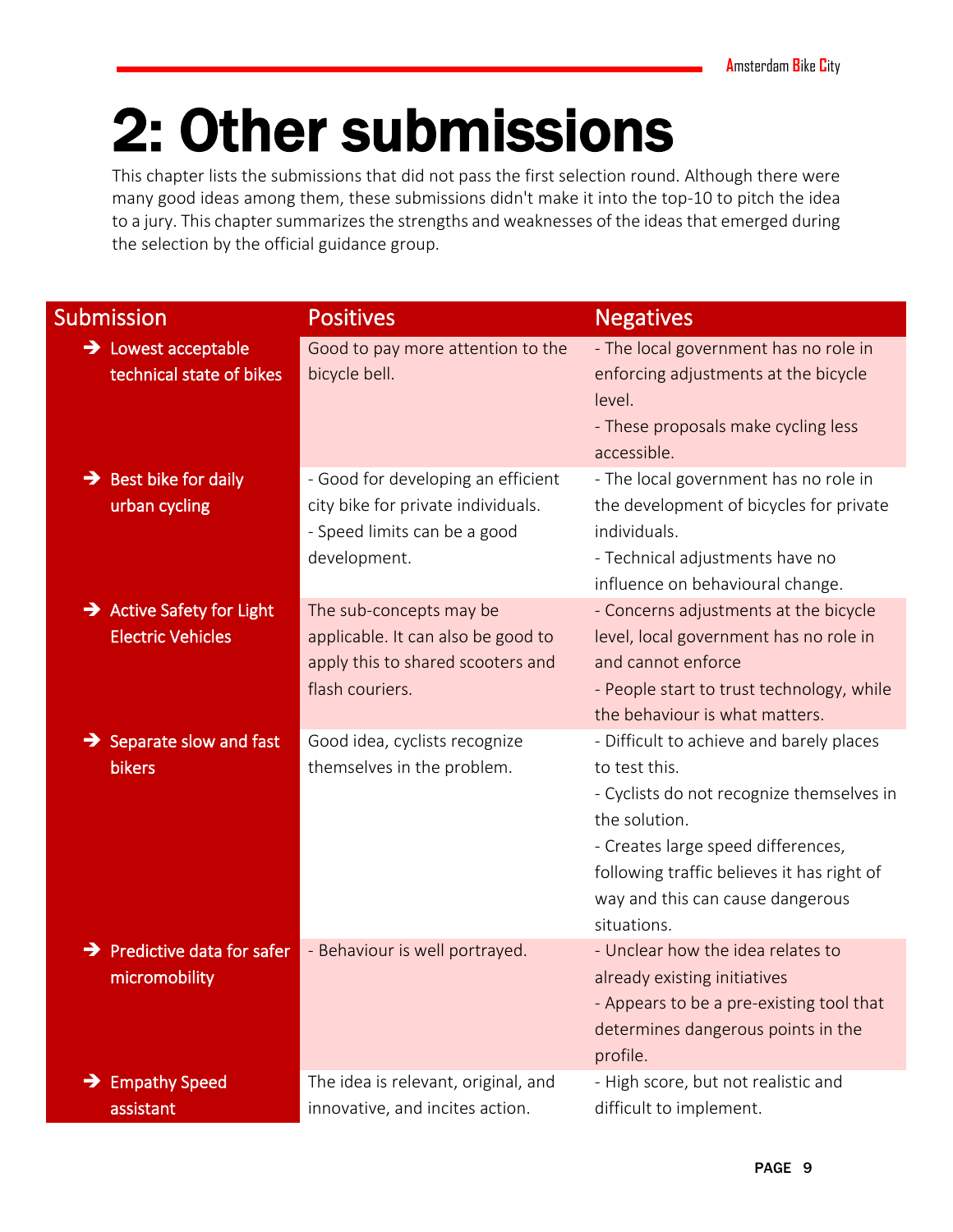|                                                                      |                                                                                                                                                                                                                          | - It would be better to set an overall<br>speed limit than to brake continuously<br>when you approach another cyclist.<br>Cyclists then adapt their behaviour,<br>instead of looking for a solution in<br>technology.            |
|----------------------------------------------------------------------|--------------------------------------------------------------------------------------------------------------------------------------------------------------------------------------------------------------------------|----------------------------------------------------------------------------------------------------------------------------------------------------------------------------------------------------------------------------------|
| $\rightarrow$ Safest Route Option<br>with Machine Vision<br>Software | Convincing technique                                                                                                                                                                                                     | - The most vulnerable cyclists must<br>adapt. They will partly already do so and<br>that will give fast road users even more<br>'power'.<br>- Many cameras are needed. Privacy<br>issues and the cameras require<br>maintenance. |
| Riding fast? Hit the<br>→<br>road!                                   | - It's a detailed proposal, also<br>regarding a specific location.<br>- This leads to more awareness<br>among road users if cyclists also<br>cycle on the road and cars are<br>allowed to drive a maximum of 30<br>km/h. | - The question is whether it is legally<br>possible to test this as a pilot.<br>- The road is not always suitable for<br>cycling.                                                                                                |
| $\rightarrow$ Cycling space we all can<br>share                      | - The idea of testing people-centred<br>design methods and principles in a<br>pilot is a good one.<br>- The process proposal is well<br>developed.                                                                       | It is unclear what solutions are<br>proposed and what exactly needs to be<br>tested.                                                                                                                                             |
| People! Take your time,<br>it's nice around here                     | - Nice idea, gives a different view<br>on cycling through Amsterdam.<br>- The fact that it is proposed to test<br>in one place makes this idea<br>interesting for a pilot.                                               | Unclear what the feasibility of the idea<br>is and whether the Vondelpark is the<br>best location to test this idea.                                                                                                             |
| $\rightarrow$ Speed reduction<br>through real-time<br>communication  | - A positive approach to the<br>problem.<br>- The idea seems feasible.                                                                                                                                                   | - Signs are likely to be effective only<br>temporarily, or when they rarely occur.<br>- There are plenty of signs along the<br>road these days.                                                                                  |
| $\rightarrow$ Second lane for e-<br>scooters and e-bikes             | This idea would probably work if it<br>were feasible.                                                                                                                                                                    | - Not feasible, there is too little space<br>for the implementation of this idea.<br>Also, outside the old part of the city,<br>there is not enough space for a second<br>lane.                                                  |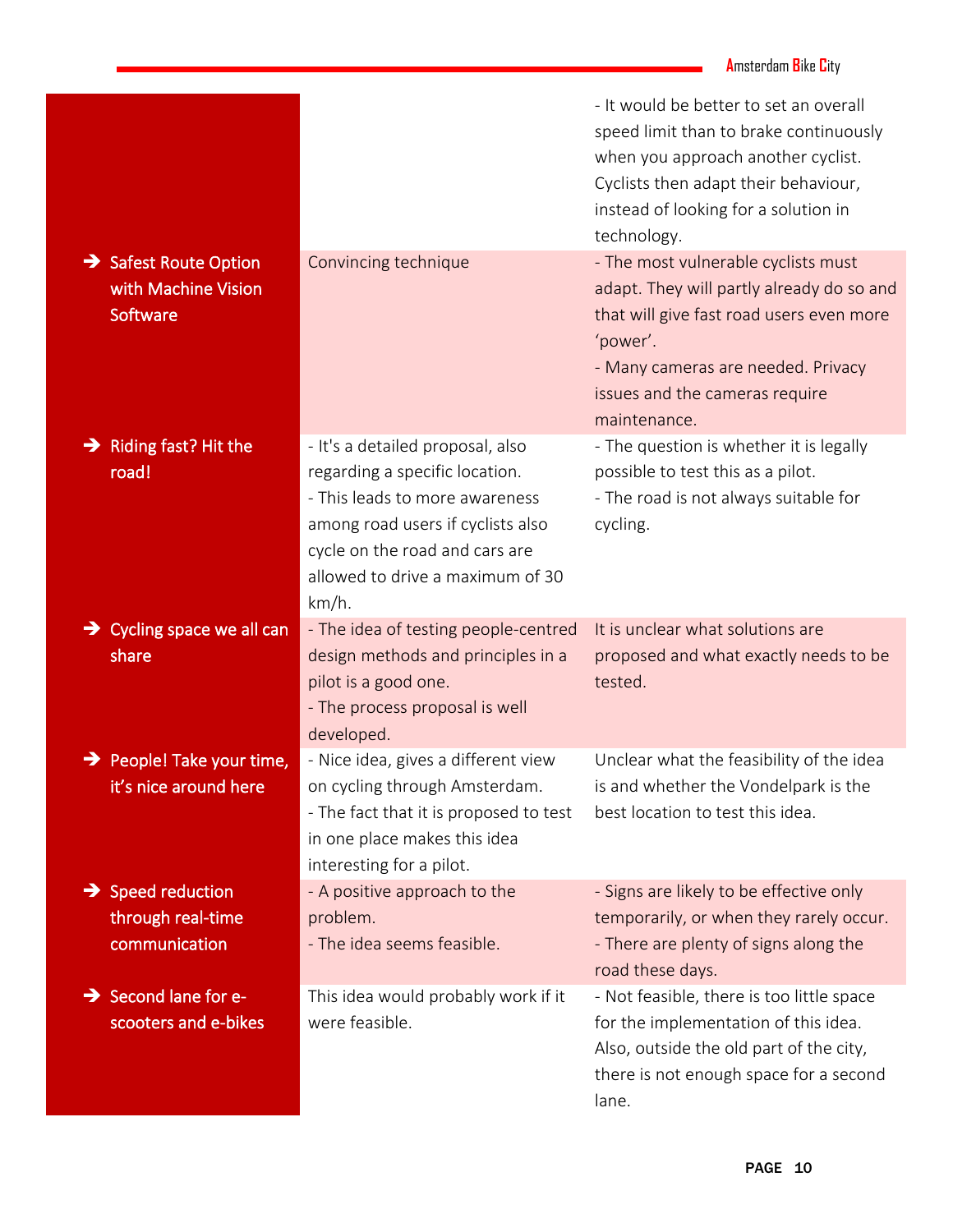|                                                    |                                                                                                                    | - The idea creates speed differences<br>that can be dangerous.                                                                                                                                            |
|----------------------------------------------------|--------------------------------------------------------------------------------------------------------------------|-----------------------------------------------------------------------------------------------------------------------------------------------------------------------------------------------------------|
| Dynamic speeds for a<br>$\rightarrow$              | - The pilot can be carried out                                                                                     | - It is not clear how the local                                                                                                                                                                           |
| dynamic city                                       | between residents and delivery<br>services.<br>- It is good to apply this, for<br>example, for delivery services.  | government should play a role in<br>enforcing this idea.<br>- Speed is not the only thing that leads<br>to dangerous situations, the question is<br>to what extent this solution makes the<br>city safer. |
| $\rightarrow$ Safe Cycling App                     | Nice that this idea has a positive                                                                                 | - Enforcement is an issue.                                                                                                                                                                                |
|                                                    | approach, aimed at rewarding good<br>behaviour.                                                                    | - You can't force people to download an                                                                                                                                                                   |
| Don't hurry my<br>→                                | - Originality award for the title!                                                                                 | app.<br>- 'Snitching' is a negative approach to                                                                                                                                                           |
| <b>McFlurry</b>                                    | - This entry responds to a problem                                                                                 | the problem.                                                                                                                                                                                              |
|                                                    | that many people experience,<br>namely delivery drivers who cycle<br>(too) fast.                                   | - People probably find cycling too fast<br>annoying, but want to receive their<br>orders as soon as possible. This idea<br>probably won't work.                                                           |
| $\rightarrow$ Ride the track of<br>unwritten rules | Sounds like some kind of empathy<br>app, which is a fun and original<br>idea.                                      | - How many people will use this?<br>- Provides insight into matters that are<br>already known.<br>- The outcome of this idea is not clear.                                                                |
| $\rightarrow$ Calm down, the                       | - Good idea that requires adapting                                                                                 | - The sign will likely have a temporary                                                                                                                                                                   |
| majority drive safely                              | to the speed of the 'quiet' majority.<br>- Interesting concept as it appeals<br>to group norms. Positive approach. | effect.<br>- The idea is not very original, for cars<br>this already exists in the form of<br>smileys.                                                                                                    |
| $\rightarrow$ Look out for each other              | Nice idea to use actors, the concept<br>is sympathetic.                                                            | - Can also cause dangerous situations<br>and irritations.<br>- It is likely that not enough people will<br>be reached during the pilot period.                                                            |
| Slow Bike Area with Led                            | - Good idea to warn of dangerous                                                                                   | - There are already enough traffic signs,                                                                                                                                                                 |
| <b>Signal Signs</b>                                | traffic zones.                                                                                                     | so an extra sign will have little effect.                                                                                                                                                                 |
|                                                    | - In a slightly different form, this<br>idea may hold promise. For                                                 | - The combination with an intersection                                                                                                                                                                    |
|                                                    | example, give cyclists a                                                                                           | does not seem very logical.                                                                                                                                                                               |
|                                                    | recommended speed at 100 meters                                                                                    |                                                                                                                                                                                                           |
|                                                    | before the intersection.                                                                                           |                                                                                                                                                                                                           |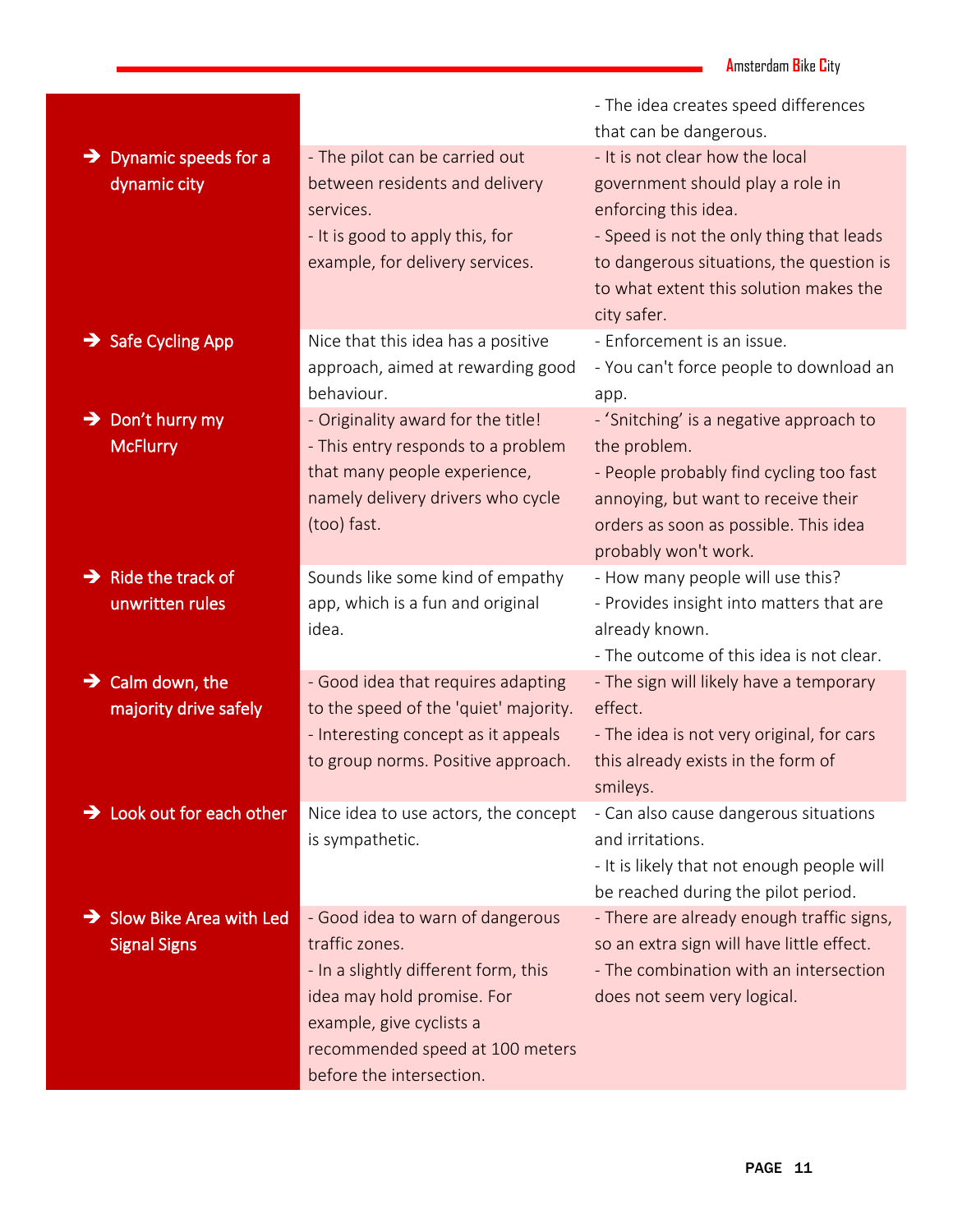|                                                                                   |                                                                                             | <b>Amsterdam Bike City</b>                                                                                                                                             |
|-----------------------------------------------------------------------------------|---------------------------------------------------------------------------------------------|------------------------------------------------------------------------------------------------------------------------------------------------------------------------|
| $\rightarrow$ Speed-Bar                                                           | Good idea. It can have an effect,<br>but then it has to be implemented<br>very extensively. | - Not feasible within this pilot.<br>- Difficult to understand and an<br>additional distraction for other road<br>users.                                               |
| $\rightarrow$ Welcome to the Cycle<br>Path                                        | Original idea, the mindset based on<br>'experiences' is nice.                               | We actually don't need more, but less<br>obstacles and distractions to enjoy the<br>city.                                                                              |
| Co-cycling:<br>→<br>resocialisation through<br>comical intervention               | - Nice and original idea, well<br>thought out.<br>- Making people aware is good.            | - The effect of this intervention<br>probably won't last long.<br>- This probably won't work during rush<br>hour.                                                      |
| $\rightarrow$ Amsterdam plat                                                      | - Original idea, good to remove<br>obstacles.                                               | - Not feasible in terms of time and costs<br>in the pilot.<br>- Elements of this proposal are already<br>policy.                                                       |
| A Tailor-Made Solution                                                            | Many different, creative ideas.                                                             | - Large collection of large and small<br>interventions whose individual impact is<br>not clear.<br>- Not feasible in terms of time and<br>costs.                       |
| $\rightarrow$ Smart Speed<br><b>Recommendations for</b><br>non-motorized vehicles | Interesting idea that requires more<br>elaboration.                                         | It is already known where most<br>accidents occur. Generating data will<br>not be a solution to this.                                                                  |
| $\rightarrow$ Stay calm and enjoy the<br>ride                                     | Lots of good ideas related to cycling<br>policy.                                            | The ideas remain very general and are<br>insufficiently developed. Moreover,<br>many of these ideas are already being<br>implemented.                                  |
| $\rightarrow$ Implanting Rubber mats<br>on cycle paths                            | A very original way of speed<br>reduction                                                   | - Not feasible and achievable<br>- Cycling comfort and fun are hindered<br>by this measure<br>- This can lead to dangerous situations<br>- Rubber mats are not durable |